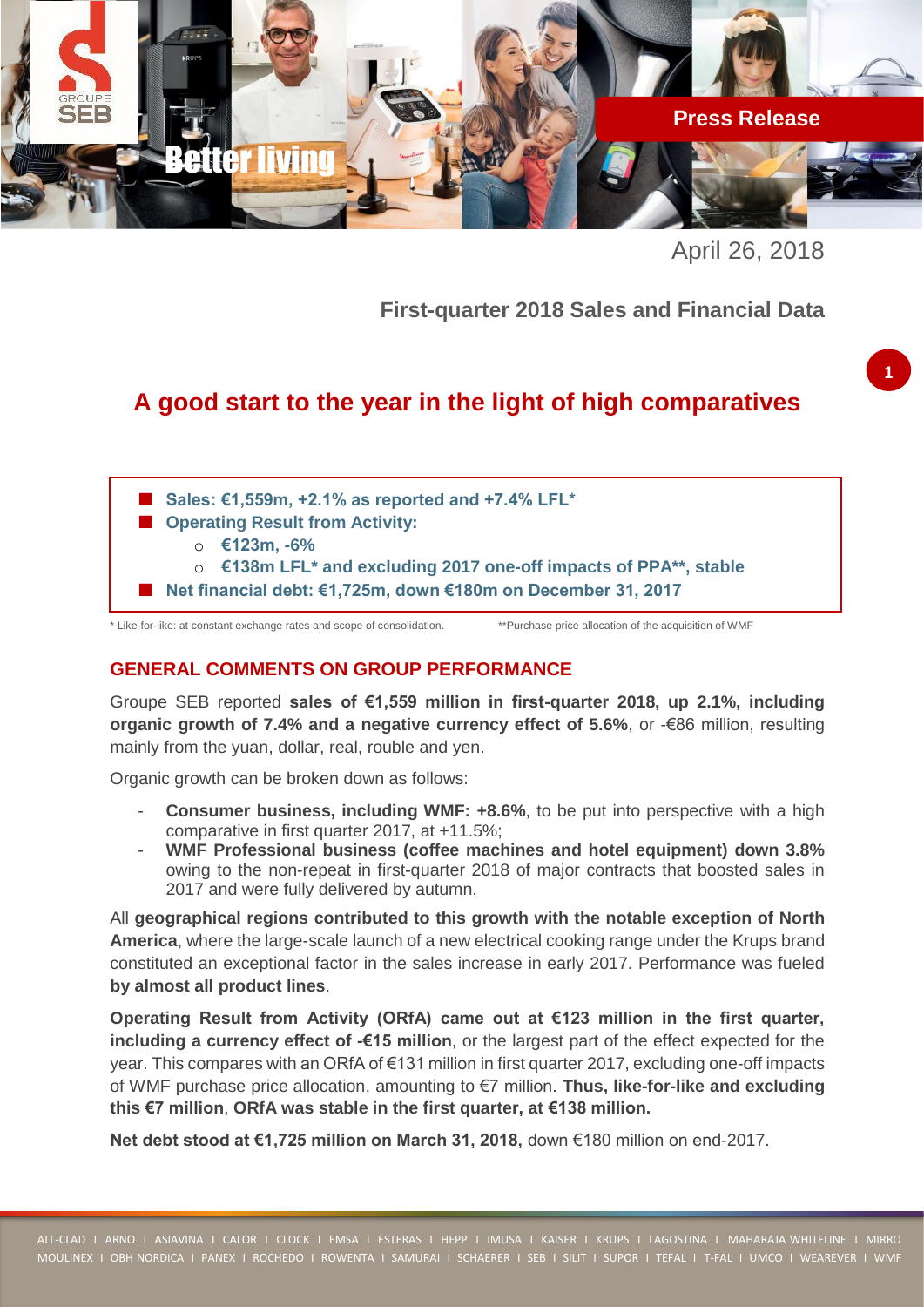

# **SALES BRIDGE BETWEEN Q1 2017 AND 2018**



### **REVENUE BY REGION**

**2**

|                                                                          | Revenue $(\epsilon m)$                     | First-quarter<br>2017        | First-quarter<br>2018 | Change 2018/2017                            |                |
|--------------------------------------------------------------------------|--------------------------------------------|------------------------------|-----------------------|---------------------------------------------|----------------|
|                                                                          |                                            |                              |                       | As reported                                 | Like-for-like* |
| <b>EMEA</b>                                                              | <b>EMEA</b>                                | 659                          | 686                   | $+4.1%$                                     | $+6.3%$        |
|                                                                          | <b>Western Europe</b>                      | 494                          | 503                   | $+1.8%$                                     | $+2.2%$        |
|                                                                          | <b>Other countries</b>                     | 165                          | 183                   | $+10.9%$                                    | $+18.5%$       |
| <b>AMERICAS</b>                                                          | <b>AMERICAS</b>                            | 204                          | 161                   | $-21.1%$                                    | $-11.0%$       |
|                                                                          | <b>North America</b>                       | 126                          | 92                    | $-26.7%$                                    | $-19.8%$       |
|                                                                          | <b>South America</b>                       | 78                           | 69                    | $-12.2%$                                    | $+4.3%$        |
| <b>ASIA</b>                                                              | <b>ASIA</b>                                | 519                          | 578                   | $+11.3%$                                    | $+19.2%$       |
|                                                                          | China                                      | 403                          | 469                   | $+16.3%$                                    | $+24.1%$       |
|                                                                          | <b>Other countries</b>                     | 116                          | 109                   | $-5.8%$                                     | $+2.5%$        |
|                                                                          | <b>TOTAL, incl. WMF</b><br><b>Consumer</b> | 1,382                        | 1,425                 | $+3.1%$                                     | $+8.6%$        |
|                                                                          | <b>WMF Professional</b>                    | 145                          | 134                   | $-7.4%$                                     | $-3.8%$        |
|                                                                          | <b>GROUPE SEB</b>                          | 1,527                        | 1,559                 | $+2.1%$                                     | $+7.4%$        |
| *Like-for-like: at constant exchange rates and<br>scope of consolidation |                                            | Rounded figures in € million |                       | Percentages based on non-rounded<br>figures |                |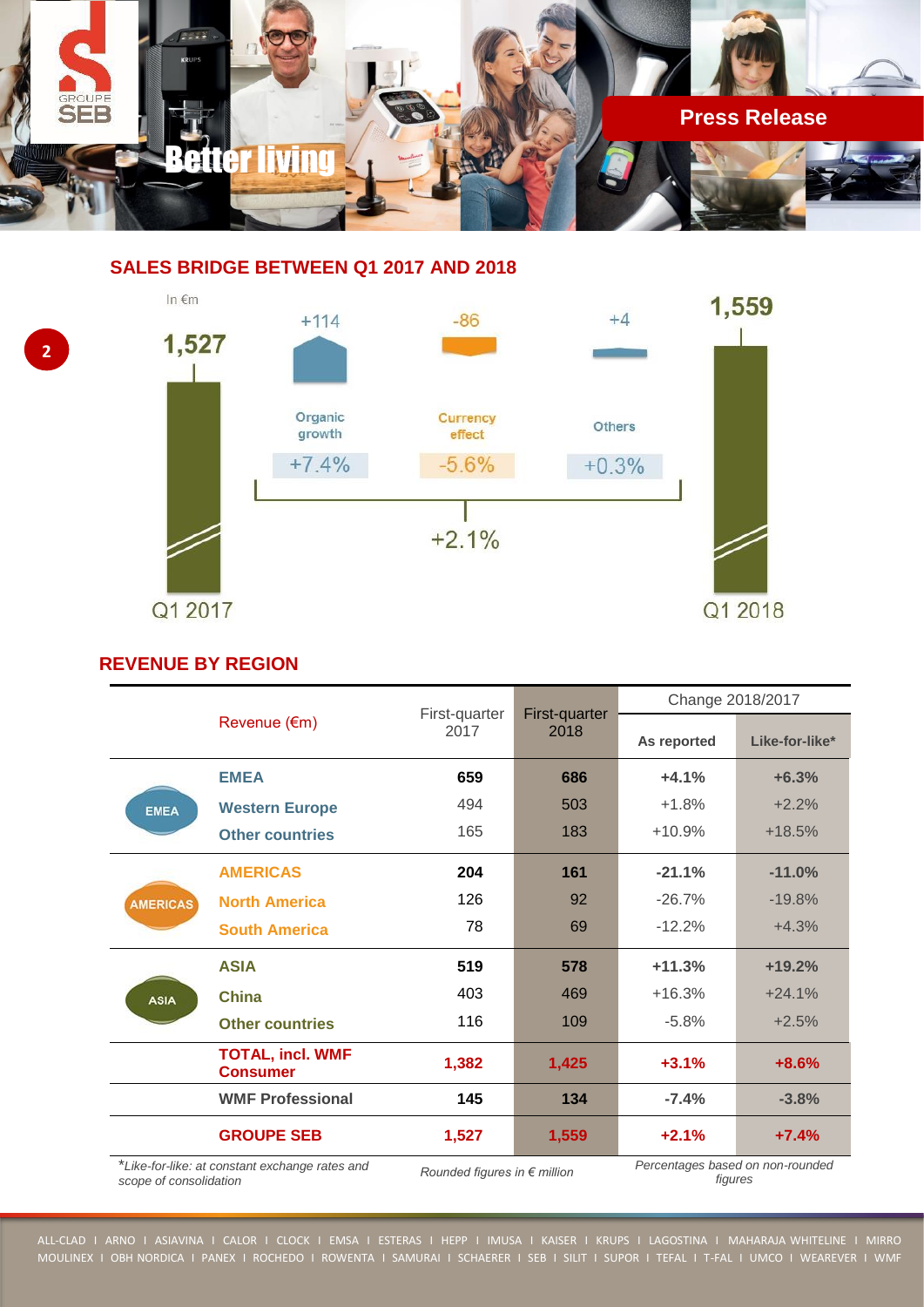

**SALES BY REGION**



### **WESTERN EUROPE**

While the small domestic equipment market was mixed according to countries, the Group achieved organic growth of 2.2%, limited by the non-repeat of 2017 loyalty programs in several countries (Germany, France, Italy, etc.) and by the Consumer business of WMF, which is now consolidated within Groupe SEB subsidiaries. Amounting to €103 million for the region (or a little over 80% of total WMF Consumer sales), this last decreased slightly on first quarter 2017. However, business was stable in Germany – which remains the number-one market – with the slight decline in brick-and-mortar trade being offset by growth in the WMF store network and the boom in online sales

Group business activity excluding WMF rose 3.2% despite demanding comparative, driven in particular by electrical cooking, vacuum cleaners and linen care, leading to fresh gains in market share in the majority of European countries. Sales trends in the major countries are presented below.

In France, after a vigorous end to 2017, the Group reported a good first quarter with revenue growth of nearly 3%, and over 4% excluding the effect of last year's loyalty programs. This sustained progression stems from a strong recovery in cookware following a complicated year in 2017 and a widespread momentum in electrical products, including vacuum cleaners (particularly the versatile Air Force 360 and Clean & Steam), food preparation (fueled by Cuisine Companion and blenders), Dolce Gusto, ovens, and fans (stocked by retailers ahead of the season). Business activity was down in personal care (loyalty program in 2017) and ironing.

Elsewhere in Western Europe, the core business, excluding 2017 loyalty campaigns, was dynamic. In Germany, our first-quarter sales continued to increase at a brisk pace, propelled by vacuum cleaners, full-automatic espresso machines and electrical cooking. In Spain, in a buoyant market, our sales are nurtured by e-commerce, with a strong contribution from vacuum cleaners. In Italy, where the consumer environment was tighter, the core business trended positively, still driven by canister vacuum cleaners, steam generators and Cuisine Companion. While the Group posted a good start to the year in Belgium, the organic growth in the UK should not conceal a difficult market environment reflected in dampened consumer confidence.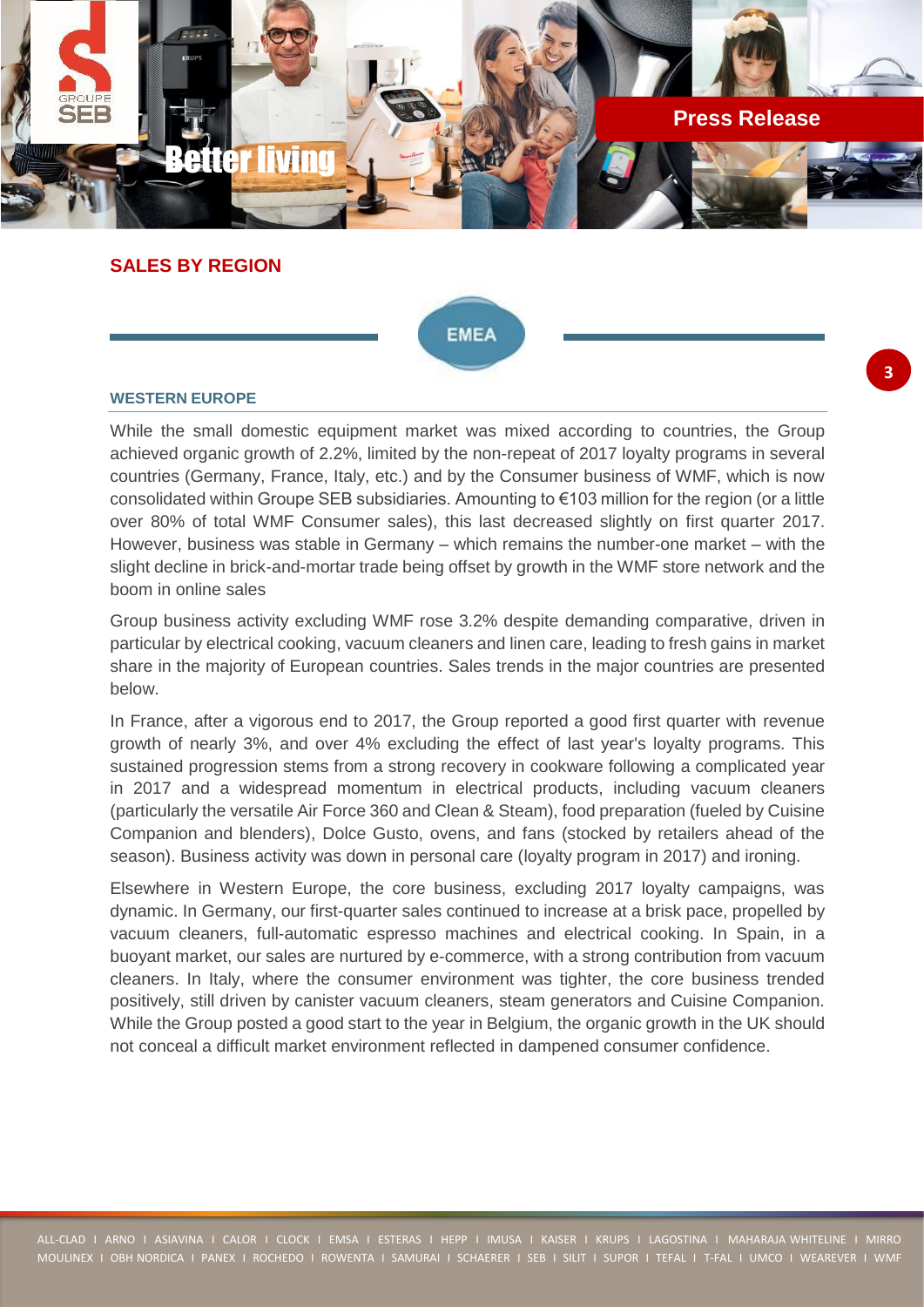

### **OTHER EMEA COUNTRIES**

**4**

In the other EMEA countries, sales increased by nearly 11% with like-for-like growth at 18.5% in the quarter, the difference being attributable to the depreciation of certain currencies (the Turkish lira, the rouble…) with, accordingly, price hikes. Most of the major countries contributed to the robust performance which translated in market share gains. The Group continued to develop solidly in Central Europe on the strength of the continued powerful momentum of its flagship products, bolstered by new launches (full-automatic espresso machines, vacuum cleaners, etc.). This was particularly true in Poland, which posted a remarkable first quarter. In Russia, significantly stepped-up growth was fueled by a broad range of products, including cookware, multicookers, new models of meat mincers and vacuum cleaners, all of them benefiting from strong investments in growth drivers. The same robust impetus is afoot in Ukraine.

In Turkey, organic revenue growth can be attributed primarily to the price mix, reflecting the successive price increases made in the last two years to offset the continued depreciation of the Turkish lira, as well as the qualitative effect on sales of recent launches. Sales volumes also continue to head in the right direction, driven by almost all product categories, both in cookware and small electrical appliances (vacuum cleaners, electrical cooking, ironing), with a significant contribution of products manufactured locally or at our Egyptian plant. Business activity was down in Saudi Arabia and India.



### **NORTH AMERICA**

As announced, the first quarter proved difficult in North America. Revenue fell 20% like-for-like, versus an exceptionally high comparative in 2017 stemming in particular from the launch of the new Krups electrical cooking range in the United States. Looking beyond this unfavorable basis, the start of the year was on the gloomy side, with general business activity still impacted by structural difficulties in US retail. This last continues to suffer from the exponential rise in ecommerce, reflected in significant stock reductions along with store closures and even bankruptcies. In this deteriorated environment, and despite strong momentum in online sales (in particular with pure players), turnover dipped in our two key categories, cookware and linen care, where the increase in garment steamers failed to offset the decline in irons.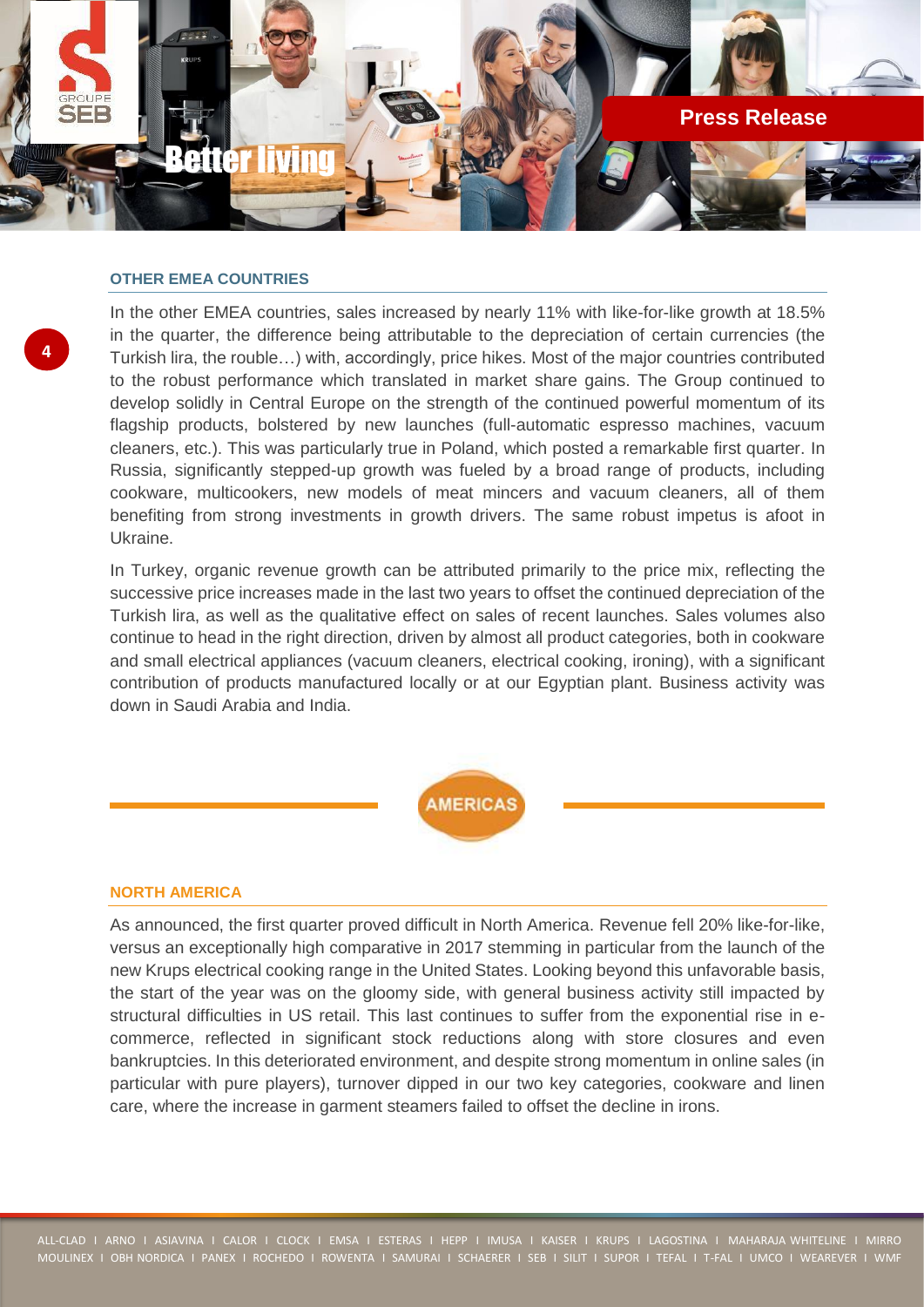

In Canada, the sharp downturn in sales should also be seen in the light of high comparatives in first quarter 2017, the result notably of an anniversary campaign with one of our key customers and the launch of new products such as garment steamers. The retail environment is trending identically to that in the United States, as materialized by the bankruptcy of a leading historical player.

Mexico remained the growth market in NAFTA, marked by ongoing strong dynamic, fed by our flagship products (cookware and irons), our continued growth in the major blender segment, and the successful large-scale launch of a fan range.

### **SOUTH AMERICA**

First-quarter sales in Latin America were down by over 12% on a reported basis, owing to the continued depreciation of the real and the Colombian and Argentine pesos, and up by over 4% on a like-for-like basis. But as in late 2017, the overall trend in business activity improved.

In Brazil, the economic environment is mixed between a slight economic recovery and political uncertainties ahead of the upcoming elections. Against this backdrop, consumption is improving gradually but retail performance is heterogeneous, with varied financial situations. While Group sales decreased by almost 16% in euros in the first quarter, they grew slightly in real, with contrasted trends according to product family. In small electrical appliances, the return to growth was confirmed through positive momentum in fans (successful new silent and compact models enabling the Group to reclaim the lead in terms of market share, sustained demand in the north and northeast of the country), a robust recovery in food preparation (blenders and kitchen machines) and a very strong development in all ironing families (dry, steam, garment steamers). The solid performance in small electrical appliances results from productivity gains achieved via the ramp-up of the new Itatiaia site as for electrical products. The same is not yet the case for cookware, the production lines of which were recently transferred and have not really benefited yet from the new industrial set-up. As such, cookware sales remained on a downward trend in the first quarter, with full ramp-up effects expected for the second part of the year.

In Colombia, organic sales growth was fueled by vigorous gains in fans, thanks to more favorable weather, by a firm performance in cookware, by new progress in blenders bolstered by solid in-store activation, and by the success of our iron ranges. In Argentina, Group activity remained dynamic in the first quarter, following on from the trend observed throughout 2017.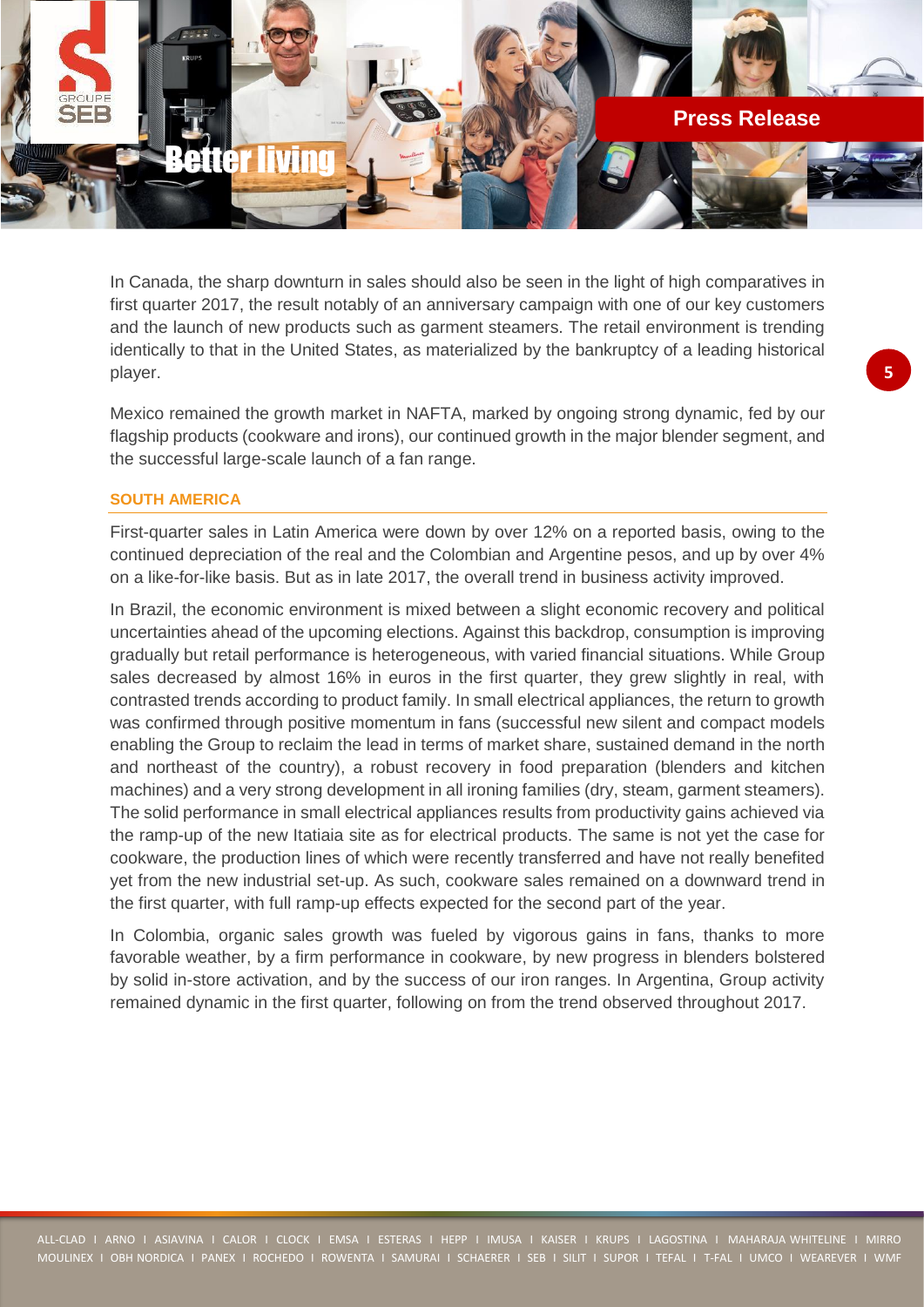



#### **CHINA**

**6**

In the first quarter Supor confirmed again its robust momentum in China. Sales increased 24% like-for-like, nurtured as in 2017 by almost all product families. In cookware, Supor substantially outperformed a market estimated at slightly positive. Growth drivers were legion, including iconic products such as pressure cookers, woks, frying pans and sauce pans as well as vacuum flasks and thermos mugs.

In small electrical appliances, our strong sales dynamic was also broad-based, encompassing all the main categories in kitchen electrics, in particular mobile induction hobs, high-speed blenders, kettles and electrical pressure cookers. The swift revenue growth of these families was fueled by the launch of numerous successful new models, offering a large variety of materials, original or improved functionalities, revamped and pinpointed design, along with specific marketing approaches. Supor also continues gathering speed in home and personal care, notably in vacuum cleaners and garment steamers, while growing fast in the segments of extractor hoods and gas stoves.

This outstanding overall performance is being driven primarily by the ongoing boom in ecommerce and is characterized by a premiumization trend. It needs to be put into perspective with several consecutive years of robust sales growth, constituting a demanding basis of comparison.

### **OTHER ASIAN COUNTRIES**

First-quarter Group sales in Asia excluding China were down by nearly 6%, notably owing to the depreciation of the yuan and won against the euro, but rose 2.5% in organic terms. In contrast to 2017, where the situation was very heterogeneous across countries, business activity trended positively overall in almost all markets.

In Japan, following several consecutive very dynamic quarters, sales growth moderated and was mainly generated by cookware, with a substantial contribution from the newly launched pressure cooker Clipso Minut'. Business was more difficult for our two mainstays in small electrical appliances, kettles and ironing. In South Korea, excluding WMF, whose sales were up, our performance on a constant exchange rate basis was highly satisfying, fueled by vacuum cleaners (successful introduction of the Air Force 360, notably, in a highly buoyant and competitive market), grills and food preparation ( mini and high-speed blenders, as well as new hand-blenders). At the same time, business in Australia continued on a positive note in an environment that nevertheless tightened somewhat.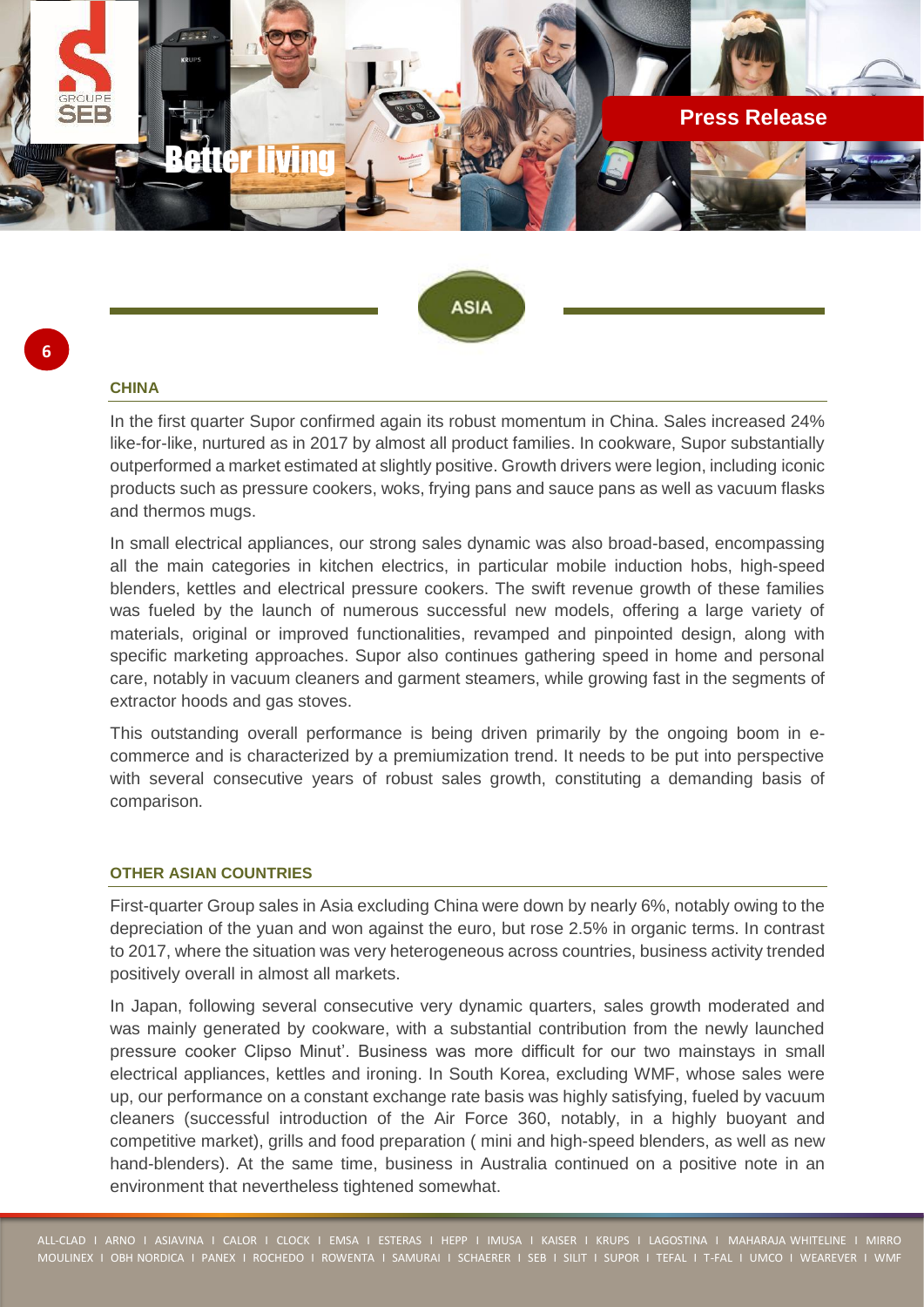

In other countries in South-East Asia, our activity grew substantially on a like-for-like basis. This was true in Thailand and Malaysia, where our development is based on rice cookers, blenders and ironing. Brisk revenue expansion in Vietnam was fed by good momentum for Supor (cookware, rice cookers), by fans and by the launch of small electrical appliances under the Tefal brand, including blenders, kettles and irons.



WMF posted total sales of €258 million in the first quarter, down 3.2% like-for-like. Breaking down the overall figure, the Consumer business generated sales of €124 million (-2.5% like-forlike) and the Professional business (coffee machines and hotel equipment) posted sales of €134 million (-3.8% like-for-like).

Consumer sales are now largely integrated in the business activity of Groupe SEB market subsidiaries. As such, they are commented above.

For the Professional business, as announced, the sales downturn can be attributed to highly demanding comparatives in Coffee in 2017, related to two major contracts in Canada and Japan, delivered through third-quarter 2017. However, consistent with our expectations, core business excluding these specific deals continued to grow solidly, driven in particular by Germany, Central Europe, Nordics and China.

The recent signing of new large contracts, in the United States and China, for delivery starting in second quarter 2018, should lead to very strong momentum again in PCM (Professional Coffee Machines) in the coming months.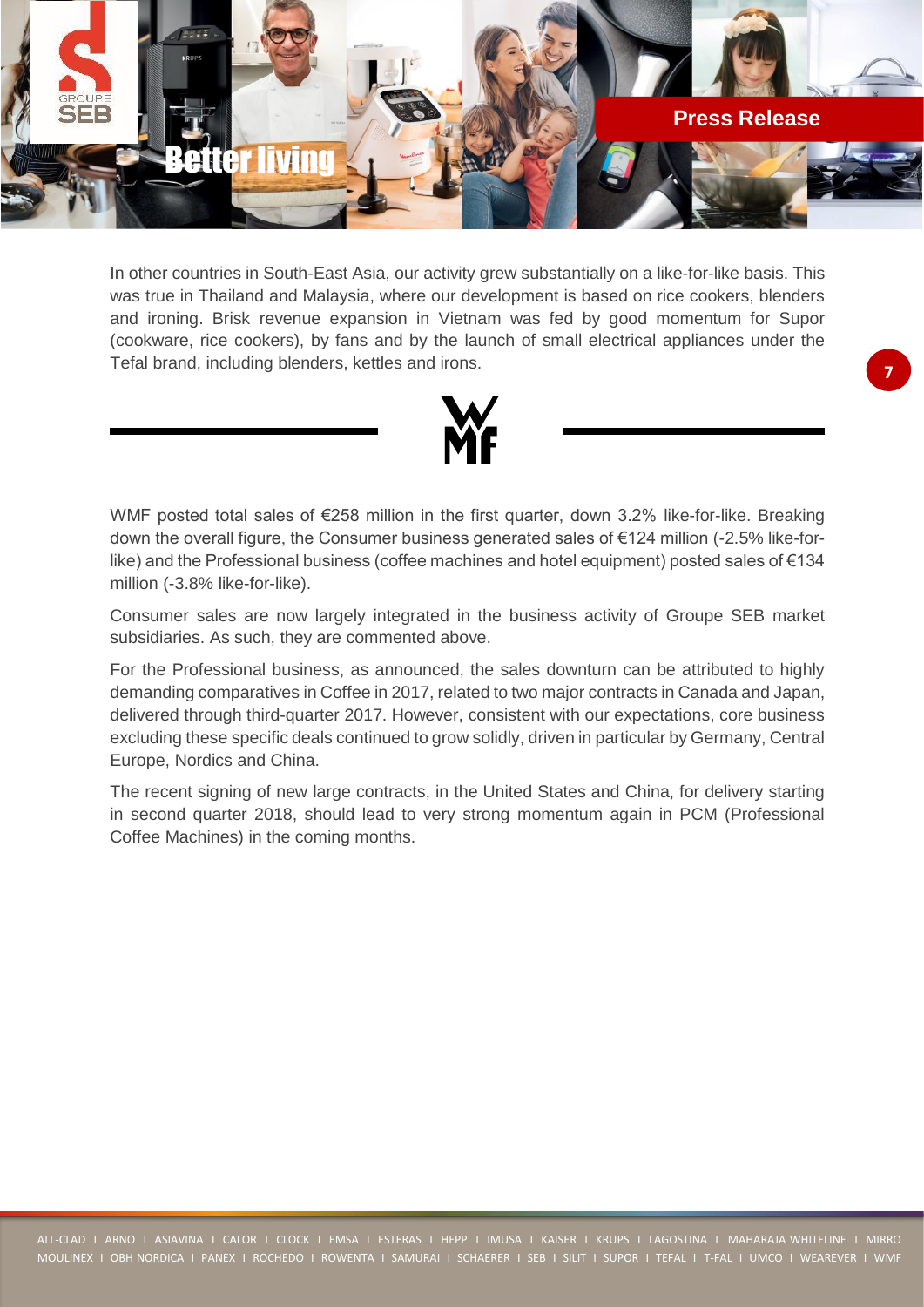

### **OPERATING RESULT FROM ACTIVITY**

Operating Result from Activity (ORfA) for the first quarter amounted to €123 million, including a currency effect of -€15 million, or the largest part of the effect expected for the year. This compares with an ORfA of €131 million in first quarter 2017, after one-off impacts of WMF purchase price allocation, amounting to  $\epsilon$ 7 million. Thus, like-for-like and excluding this  $\epsilon$ 7 million, ORfA was stable in the first quarter, at €138 million.

We point out that this stability must be seen in the context of exceptionally high 2017 comparatives, both in terms of the Group's former scope (organic growth of 34% in first-quarter 2017) and as regards WMF, whose performances had been boosted by the above-mentioned two large deals in Professional Coffee.

### **DEBT AT MARCH 31, 2018**

Net debt at March 31, 2018, ended at €1,725 million, down €180 million on end-December 2017, a good achievement considering our traditional cashflow cycle.

### **OUTLOOK**

We note that, in Groupe SEB's business, the first quarter is not representative of the entire year and therefore should not be extrapolated to the coming months. However, first-quarter performance was one of high-quality, versus historically high comparatives.

Given the persistent challenges in some markets, a more volatile currency environment and higher raw materials prices, the Group will be alert and responsive, as in the past. As such, it remains confident in its ability to pursue its expansion in both Small Domestic Equipment and professional activities. As a matter of fact, WMF's Professional Coffee Machine business will return to solid momentum as of the second quarter thanks to the recent signing of major new contracts.

Against this background, the Group aims to achieve an organic sales growth exceeding 5%. On the basis of present exchange rates, the Operating Result from Activity should increase by more than 5% versus the 2017 ORfA excluding one-off impacts of WMF purchase price allocation. Lastly, ongoing debt reduction should lead to a net debt / adjusted EBITDA ratio below 2 at 2018 year-end.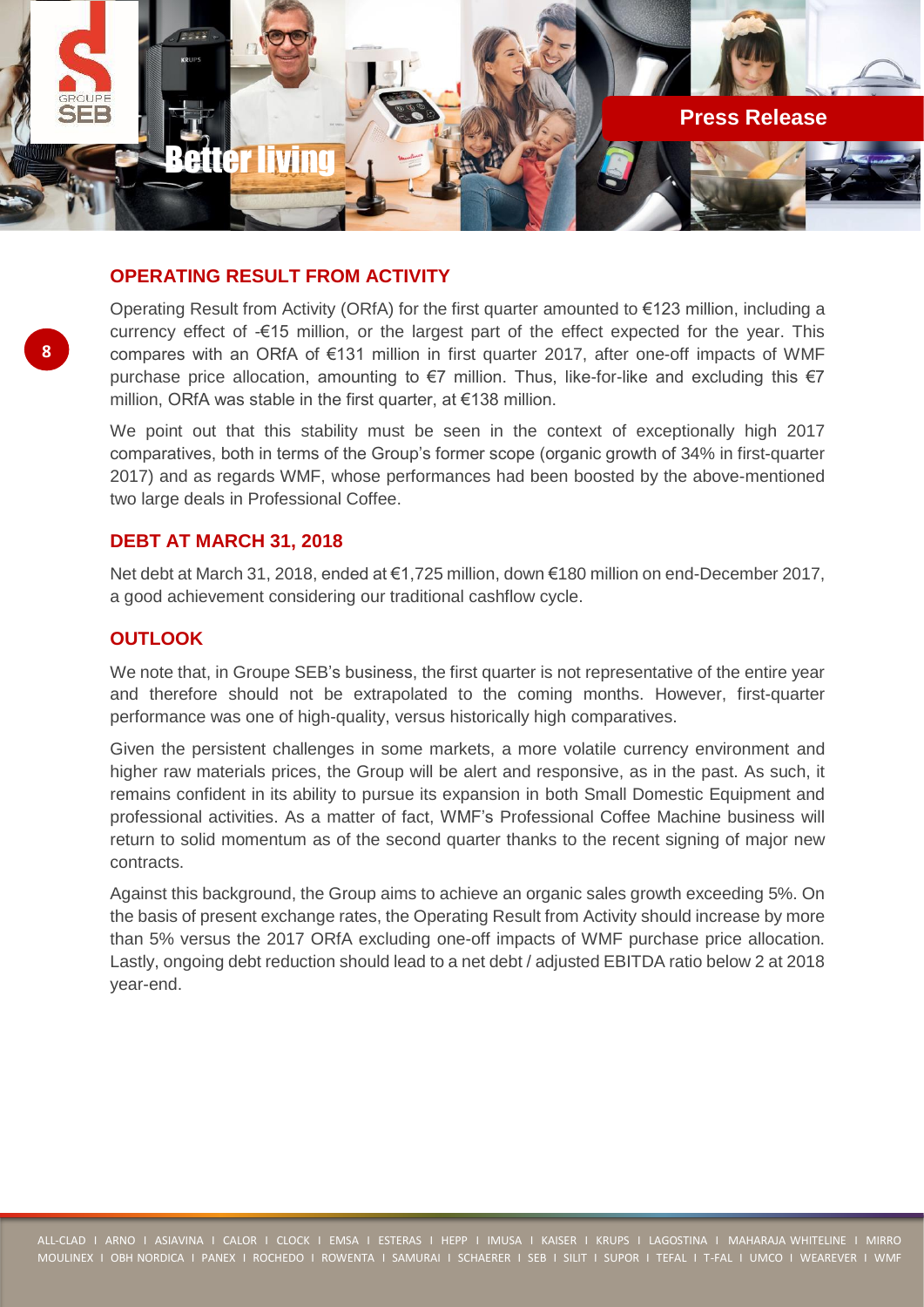

.<br>GLOSSARY

### *On a like-for-like basis (LFL) – Organic*

The amounts and growth rates at constant exchange rates and consolidation scope in a given year compared with the previous year are calculated:

- using the average exchange rates of the previous year for the period in consideration (year, halfyear, quarter);
- on the basis of the scope of consolidation of the previous year.
- This calculation is made primarily for sales and Operating Result from Activity.

#### *Operating Result from Activity (ORfA)*

Operating Result from Activity (ORfA) is Groupe SEB's main performance indicator. It corresponds to sales minus operating costs, i.e. the cost of sales, innovation expenditure (R&D, strategic marketing and design), advertising, operational marketing as well as commercial and administrative costs. ORfA does not include discretionary and non-discretionary profit-sharing or other non-recurring operating income and expense.

#### *Adjusted EBITDA*

Adjusted EBITDA is equal to Operating Result from Activity minus discretionary and non-discretionary profit-sharing, to which are added operating depreciation and amortization.

### *Net debt – Net indebtedness*

This term refers to all recurring and non-recurring financial debt minus cash and cash equivalents as well as derivative instruments linked to Group financing having a maturity of under one year and easily disposed of. Net debt may also include short-term investments with no risk of a substantial change in value but with maturities of over three months.

#### *Operating cash flow*

Operating cash flow corresponds to the "net cash from operating activities / net cash used by operating activities" item in the consolidated cash flow table, restated from non-recurring transactions with an impact on the Group's net debt (for example, cash outflows related to restructuring) and after taking account of recurring investments (CAPEX).

*This press release may contain certain forward-looking statements regarding Groupe SEB's activity, results and financial situation. These forecasts are based on assumptions which seem reasonable at this stage but which depend on external factors including trends in commodity prices, exchange rates, the economic environment, demand in the Group's large markets and the impact of new product launches by competitors.*

*As a result of these uncertainties, Groupe SEB cannot be held liable for potential variance on its current forecasts, which result from unexpected events or unforeseeable developments.*

*The factors which could considerably influence Groupe SEB's economic and financial result are presented in the Annual Financial Report and Registration Document filed with the* Autorité des Marchés Financiers*, the French financial markets authority. The balance sheet and income statement included in this press release are excerpted from financial statements consolidated as of December 31, 2017 examined by SEB SA's Statutory Auditors and approved by the Group's Board of Directors, dated February 26, 2017.*